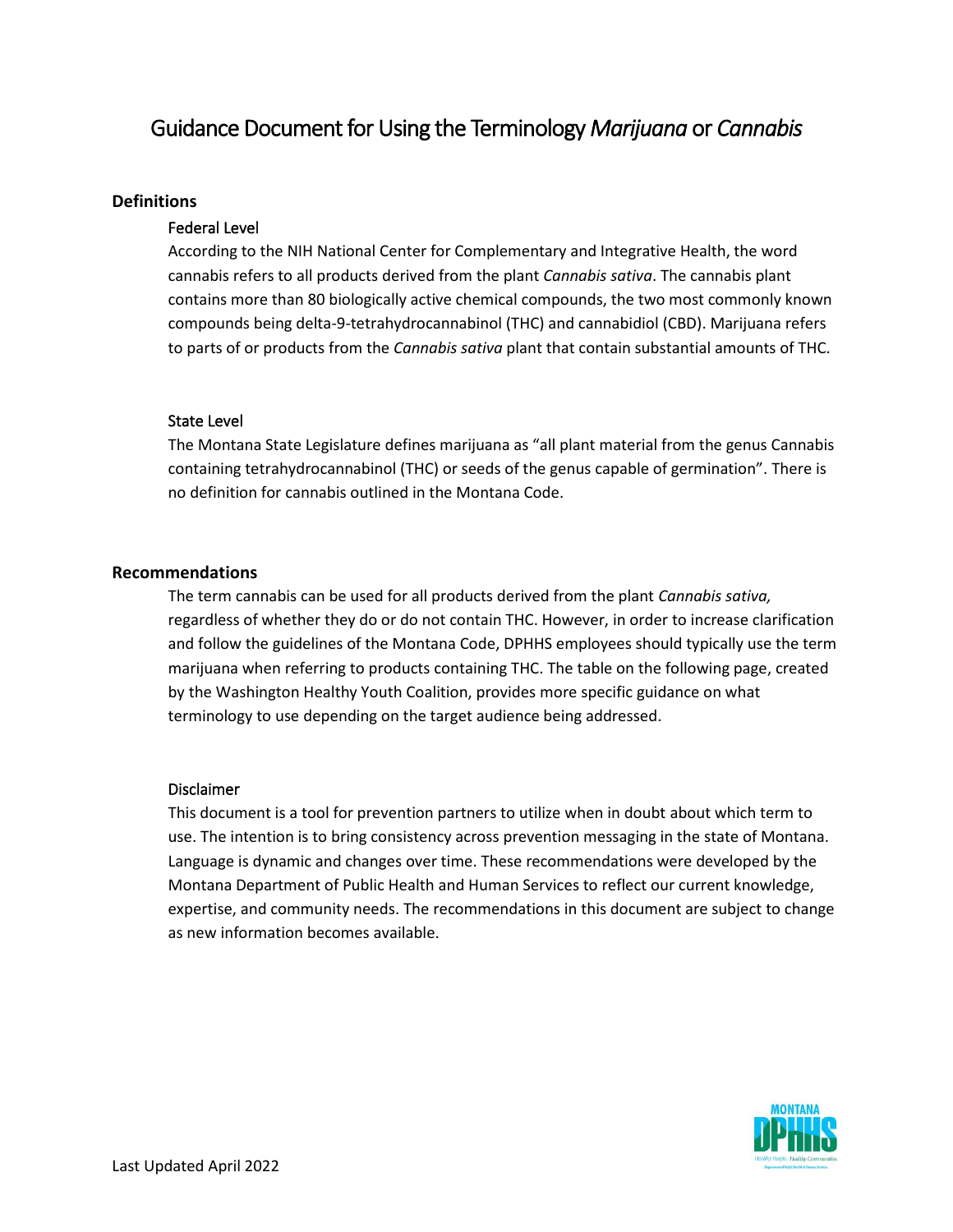| <b>Audience</b>        | <b>Term</b> | <b>Considerations</b>                                       |
|------------------------|-------------|-------------------------------------------------------------|
| Youth (12-17)          | Marijuana   | In audience research, youth have not identified one slang   |
|                        |             | term that is universally known. Although not all teens use  |
|                        |             | the term marijuana, it is generally well understood. This   |
|                        |             | term is also mostly used by clinicians and prevention       |
|                        |             | experts, which lends an element of credibility to messages. |
| Young adults           | Marijuana   | In audience research, young adults have not identified one  |
| $(18-20)$              |             | slang term that is universally known. Although few young    |
|                        |             | adults use the term marijuana, it is well understood across |
|                        |             | the entire audience.                                        |
| Parents and            | Marijuana   | In audience research and from a general understanding       |
| influential adults     |             | from parents in the field, not all parents or influential   |
|                        |             | adults understand the term cannabis or most slang terms.    |
|                        |             | Marijuana seems to be well understood across the adult      |
|                        |             | population.                                                 |
| <b>Adult consumers</b> | Cannabis    | Although the term marijuana is widely understood across     |
| $(21+)$                |             | adult consumers, audience research and collaboration with   |
|                        |             | industry has identified that many consumers do not          |
|                        |             | respond positively to messaging that does not use the       |
|                        |             | term cannabis.                                              |
| Medical marijuana      | Cannabis    | The term cannabis has a strong association with medical     |
| consumers              |             | marijuana use and is widely used by this audience.          |
| Prevention field       | Marijuana   | Typically, when discussing this topic among colleagues, the |
|                        |             | term marijuana is used most widely.                         |

#### **Considerations for Using the Terminology** *Cannabis* **or** *Marijuana*

## In Surveys/Data Analysis

It is critically important to be precise with terminology usage when talking about the results of studies or surveys. For example, both the Prevention Needs Assessment (PNA) and the Youth Risk Behavior Surveillance System (YRBS) exclusively use the term marijuana in their surveys, cannabis is never mentioned. When referencing data that has resulted from these surveys, DPHHS employees should exclusively use the term marijuana. Data from other sources should not be compared to the PNA or YRBS unless that source also exclusively uses the term marijuana for its data collection

## Recreational vs Adult-Use

With marijuana still being illegal for persons under 21 years of age, there is concern that the term recreational marijuana may give adolescents the wrong idea about who can use marijuana. Adult-use marijuana or retail marijuana are terms that can be used to describe marijuana generally while not appealing to adolescents. However, because neither of those terms distinguish between medical or recreational marijuana, there might be situations where the use of those terms will not be appropriate and extra clarification will be needed.

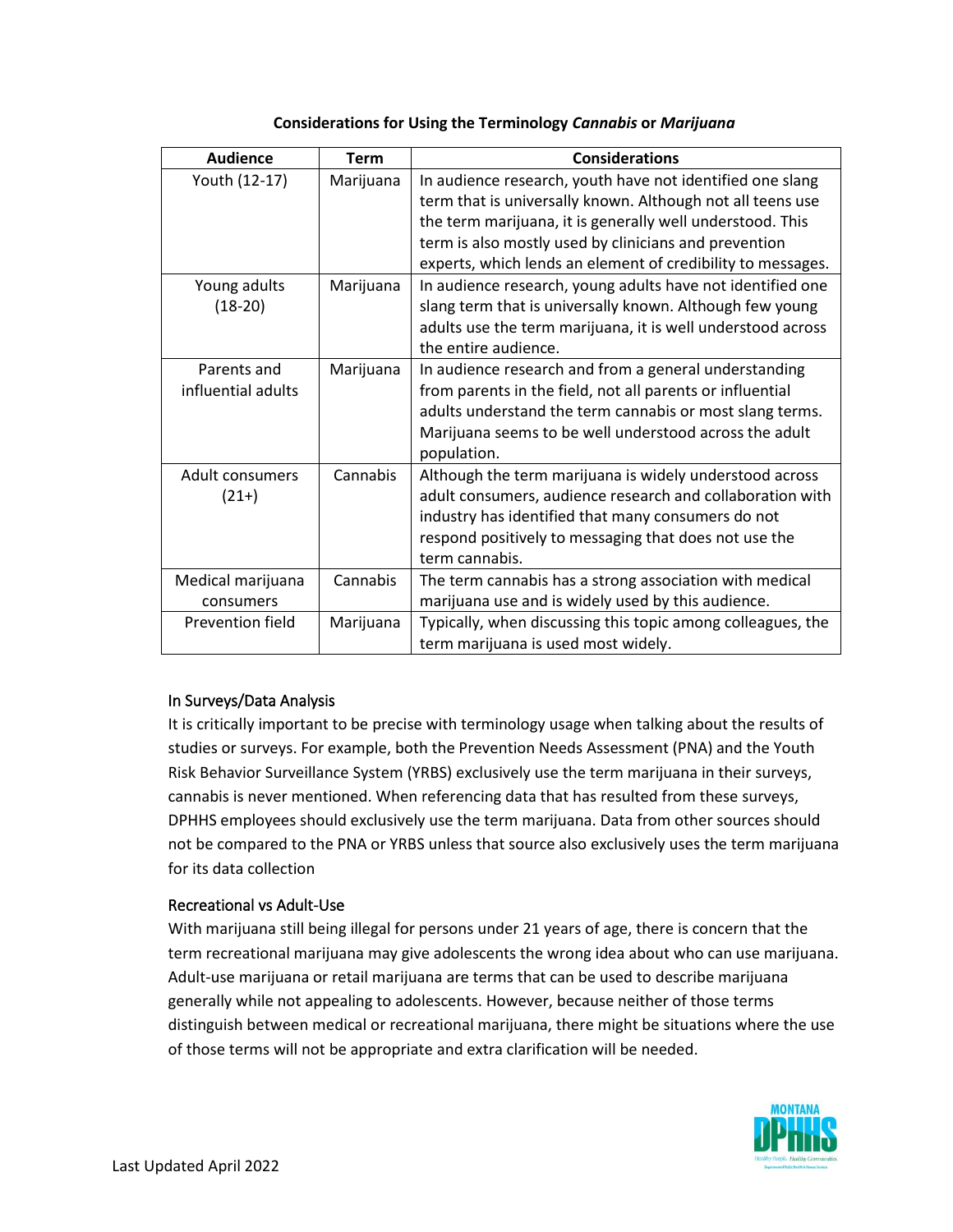#### General Guidance

To avoid confusion and be as inclusive as possible, it is best practice to lead with the appropriate term but also weave in additional terms through the message. For example: Marijuana (also known as cannabis, weed, pot, etc.) can harm the developing brain. Alternating terminology on websites also improves search engine optimization.

## **State Statutes**

The following statutes are provided below to provide more definitions for various marijuanarelated products. It is recommended that these definitions are followed in accordance with the Montana Code.

#### Statute 16-12-102

(1) "Adult-use dispensary" means a licensed premises from which a person licensed by the department may:

(a) obtain marijuana or marijuana products from a licensed cultivator, manufacturer, dispensary, or other licensee approved under this chapter; and

(b) sell marijuana or marijuana products to registered cardholders, adults that are 21 years of age or older, or both.

(20) (a) "Marijuana" means all plant material from the genus Cannabis containing tetrahydrocannabinol (THC) or seeds of the genus capable of germination.

(b) The term does not include hemp, including any part of that plant, including the seeds and all derivatives, extracts, cannabinoids, isomers, acids, salts, and salts of isomers, whether growing or not, with a delta-9 tetrahydrocannabinol concentration of not more than 0.3% on a dry weight basis, or commodities or products manufactured with hemp, or any other ingredient combined with marijuana to prepare topical or oral administrations, food, drink, or other products.

(22) "Marijuana concentrate" means any type of marijuana product consisting wholly or in part of the resin extracted from any part of the marijuana plant.

(23) "Marijuana derivative" means any mixture or preparation of the dried leaves, flowers, resin, or byproducts of the marijuana plant, including but not limited to marijuana concentrates and other marijuana products.

(24) "Marijuana product" means a product that contains marijuana and is intended for use by a consumer by a means other than smoking. The term includes but is not limited to edible products, ointments, tinctures, marijuana derivatives, and marijuana concentrates.